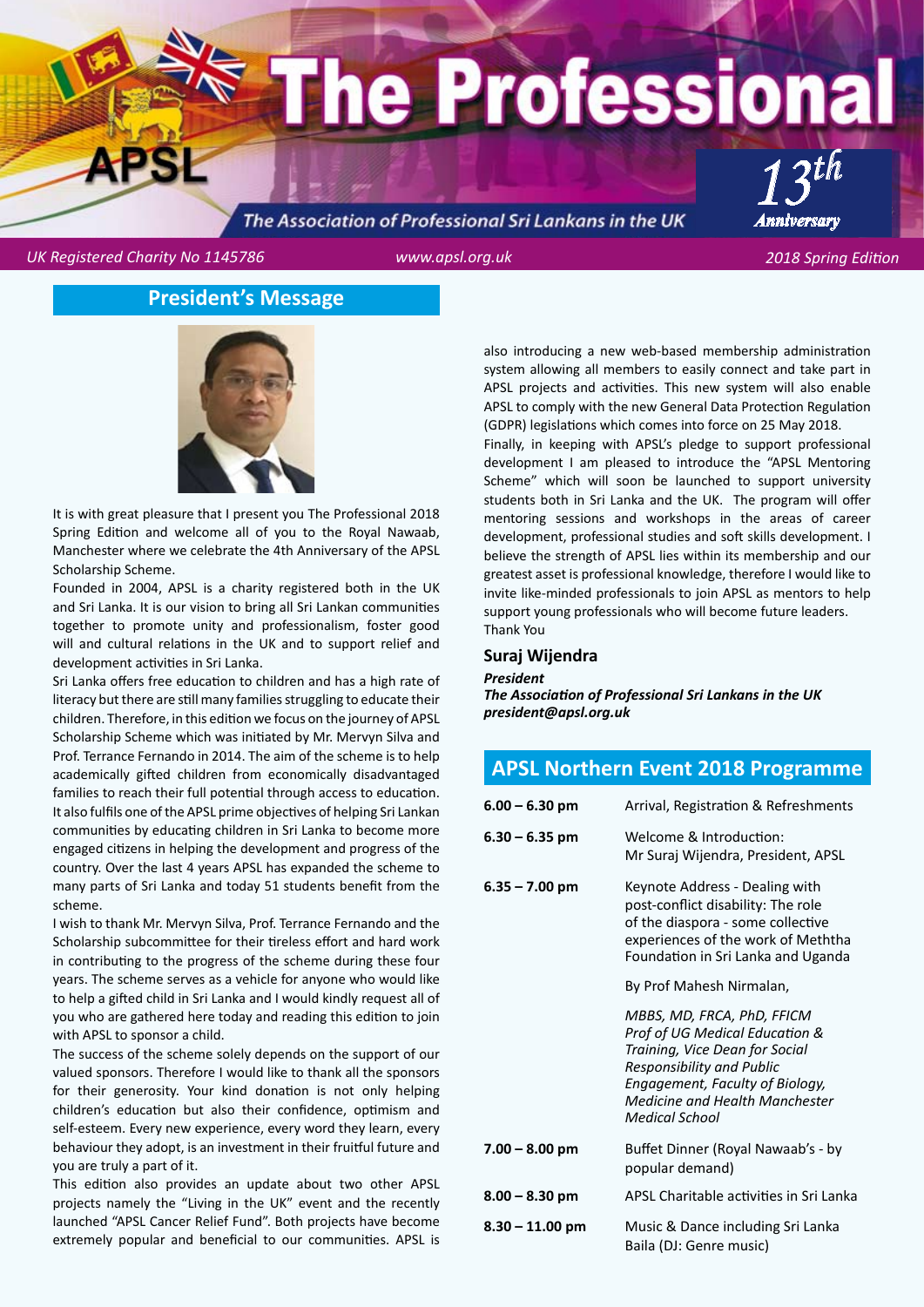# **APSL Executive Committee 2017-2018**



President Mr Suraj Wijendra



Treasurer Miss Buddhini Liyanage



Vice President Mr Thushara Madurasinghe



Immediate Past President Mr Leslie Dep



Vice President Dr Mahesh De Silva



Exec Committee Member Dr Leshan Uggalla



General Secretary Dr Mohan Siriwardena



Exec Committee Member Mr Gihantha Jayasinghe



Membership Secretary Mrs Gayani Senaratne



Exec Committee Member Dr Dilrini de Silva



Exec Committee Member Prof Terrance Fernando



APSL Representative in Sri Lanka Dr Indrajit Coomaraswamy



Exec Committee Member Dr Dulini Fernando



APSL Representative in Sri Lanka Dr Roger Srivasan



Co-opted Senior Member Dr Marc Dissanayake





Co-opted Senior Member Prof Sir S Arulkumaran



2 Co-opted Senior Member Dr Andrew Nayagam



Co-opted Senior Member Mr Rohan de Alwis



Co-opted Senior Member Mr Mervyn Silva



Exec Committee Member Mr Tariq Salih



Co-opted Senior Member Prof I M Dharmadasa

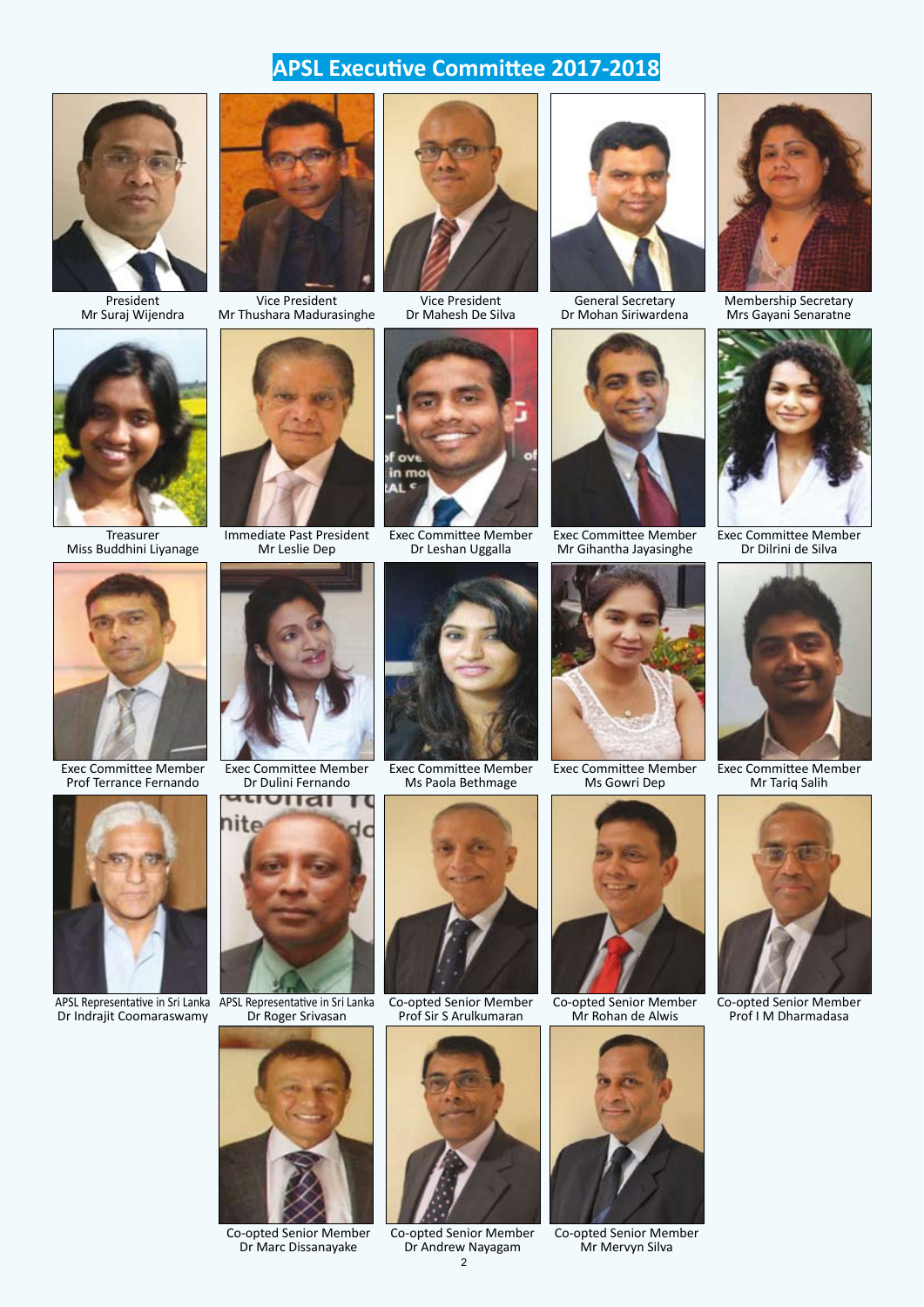#### **APSL Scholarship Scheme**

As the APSL scholarship scheme enters its 4th year, it is time to take a closer look at how it is going and what difference it is making.

#### **Aim**

The aim of the scholarship Scheme is economic development through education to break the cycle of poverty. The Scheme has as its target academically gifted children from very poor families in Sri Lanka who are at risk of dropping off the education, or not entering higher education and settling for low paid jobs thus perpetuating poverty. The reasons for this is economic disparity in the society due to uneven distribution of wealth, acute competition for university places in the country and poor families simply not having the resources to provide the additional support and tuition their children need in order to compete.

#### **What we have achieved**

Starting with five children at the launch, the scheme has grown to support 51 (28 female and 23 male) children today. Each child is paid a set up sum of Rs. 5000 during the first month, followed by bursary of Rs. 3000 every month until they complete their education. Their age range 7–18 years. They hail from a number of different localities: Bandarawela, Chilaw, Ja-Ela, Kaduruwewa, Kegalle, Matale, Moratuwa, Nainamadama, Nochchiya, and Puttalam.



*Moratuwa Children*



*Some of children from Chilaw and Puttlam*



 *The house of one child from Puttalam*



*Visit to another family*

Currently we have 31 sponsors making regular contributions to support these children. The number of children a sponsor funds vary between 1 to 15. Increasing number of APSL members, their friends and Executive Committee members have come forward on their own accord to sponsor children, confirming that we are on the right track and the work we do is of value.

We now have 10 local coordinators in those areas serving as our links providing support to these children. At the beginning we made a conscious decision not to grow too fast until our systems and processes were robust enough to support the demands that will be making on them.

Last year we managed to gain approval from the Sri Lankan government and open a Bank account in Sri Lanka, making it easier and cheaper to make the monthly payments to children.

During a planning workshop in April 2017, the need for a secure portal as one of the priorities for the growth of the Scheme was identified. Having explored various avenues and following a successful bid to Microsoft we managed to secure a set of Not-for-Profits licences for Office 365 free of charge, which has since provided us with a secure portal to serve as a virtual office with new and exciting possibilities. Work is now underway to digitise and store all scholarship documents and other relevant information on this portal.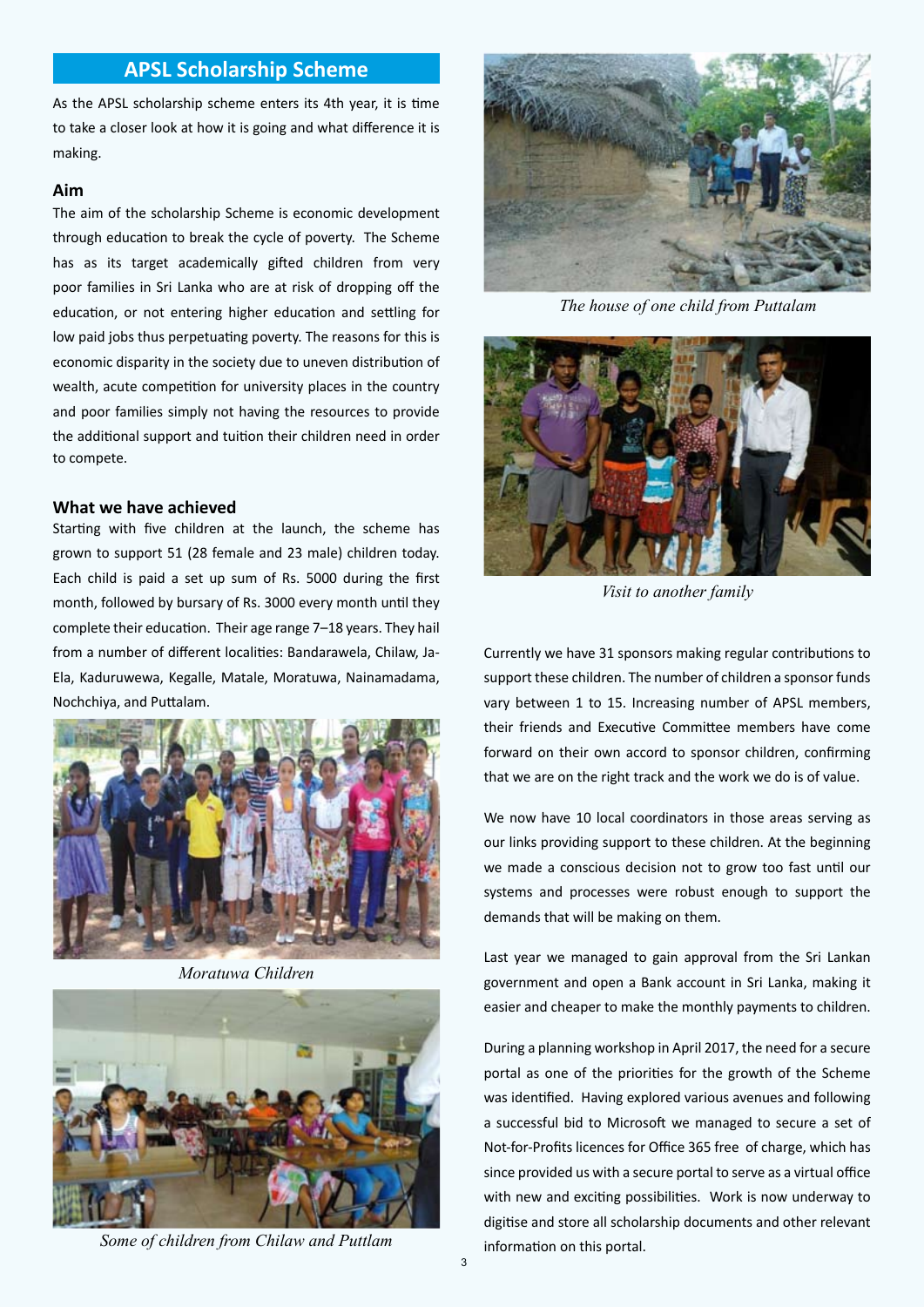| <b>This Web</b>                          | Transferred                                   |                     |                            |                                        |
|------------------------------------------|-----------------------------------------------|---------------------|----------------------------|----------------------------------------|
| <b>B.</b> Institute the<br><b>Burnty</b> | APS, Scholarship Scheme<br><b>Black plays</b> |                     |                            |                                        |
| <b>Architects</b>                        |                                               |                     |                            |                                        |
| <b>Brothus Incores</b>                   | 4 Intel 1 22 bald is a call, not become       |                     |                            |                                        |
| bi-means                                 |                                               |                     |                            |                                        |
| <b>Service</b>                           |                                               |                     |                            |                                        |
| Access 1<br><b>Business Face</b>         |                                               |                     |                            |                                        |
| <b>Barrowski</b>                         |                                               |                     |                            |                                        |
| <b>Harry Holma Road</b>                  |                                               |                     |                            |                                        |
| Analytical                               | come to the APSL Scholarship Portal           |                     |                            |                                        |
| P im                                     |                                               |                     |                            |                                        |
|                                          | Beneficiary Discurrents.                      | me Carandrator Ltd. |                            | now : Benefictory Goodtorn<br>Total AT |
|                                          |                                               |                     |                            |                                        |
|                                          | in tax = 1 minut +                            | <b>B. Box 11</b>    |                            | in New York                            |
|                                          | <b>State of</b>                               |                     | Missouri                   | <b>SAN COLLECT</b>                     |
|                                          | THE Blacket Guard Program Print, Feb. 21, 214 |                     | to insurations             |                                        |
|                                          | V Beneficiary name: Amesa Nascon (1)          | ٠                   | <b>Starting of General</b> |                                        |
|                                          | 44 Bandhisey name Juneyla Thidrani.           | ×                   | for index from             |                                        |
|                                          | V Beneficiary name: Bestien Fernando          | ¥                   | the Material School        |                                        |
|                                          | * Simele any name throws Danimhica            | ×                   | <b>Divisional America</b>  |                                        |
|                                          |                                               | $\mathbb{R}$        | <b>Stup Insurance come</b> |                                        |

The Scholarship subcommittee members, despite being spread across the UK from as far apart as Portsmouth to Leeds and Luton to Liverpool, now have access to up-to-date information they need in approving funding applications and monitoring children's progress. They now conduct monthly meetings virtually using Skype for Business. This way they are able to provide governance and due diligence to the scheme whilst making considerable savings on time and travel.

It is our intention to build on this success and utilise this technology to improve engagement with our sponsors. We are exploring ways of making better-quality information available to the sponsors on the children they support on a more regular basis.

Also, we would like to extend this technology to coordinators in Sri Lanka so that future applications for funding as well as children's progress reports and use of funds details can be submitted online - thereby reducing paper, saving time and postage as well as providing more consistency. However, there are a number of challenges to overcome before this becomes a reality - such as access to computers and internet, English language, IT skills and user training and confidence.

#### **Next Steps**

Having grown steadily over the past 3 years, the scholarship Scheme now has robust systems and processes in place capable of taking on and supporting an increasing number of children who could benefit from the support the scheme provides. The Executive Committee would like to increase the number of children funded to 100 by Christmas 2018 by reaching out to more remote parts of the country and communities not represented so far.

In order to achieve this we are now looking for more donors willing to support these children. The APSL Scholarship Scheme provides an ideal vehicle if:

- You would like to help the needy Sri Lankan children and transform their lives,
- You haven't got the time on your busy schedule, or the contacts on the ground to do it yourself,
- You are looking for a reliable and efficient channel where your donation is well managed and goes a longer way as a UK registered Charity due to Gift Aid.

#### **How you can help**

It costs £20 per month to fund a child through education. You can donate any amount you wish as a one-off or regular donation as they will all go to benefit the needy children.

The most popular method of donation among them all is the monthly standing order via our Virgin Money Giving page which automatically claims on our behalf and pass on Gift Aid for donations from UK taxpayers. The link to the page is available on our website www.apsl.org.uk. Some donors also have set up standing orders from their bank accounts to our charity account.

| Account name: | The Association of Professional Sri |  |
|---------------|-------------------------------------|--|
|               | Lankans (UK)                        |  |
| Account no:   | 11444514                            |  |
| Sort code:    | 40-38-20                            |  |

I would like to say a big Thank You to all our sponsors for standing by us and supporting us over the past 3 years, which has made it possible for us to reach out and transform so many lives. Mervyn Silva

Scholarship Scheme Coordinator **scholarships@apsl.org.uk**

## **APSL Fundraising Dinner Dance 2017**





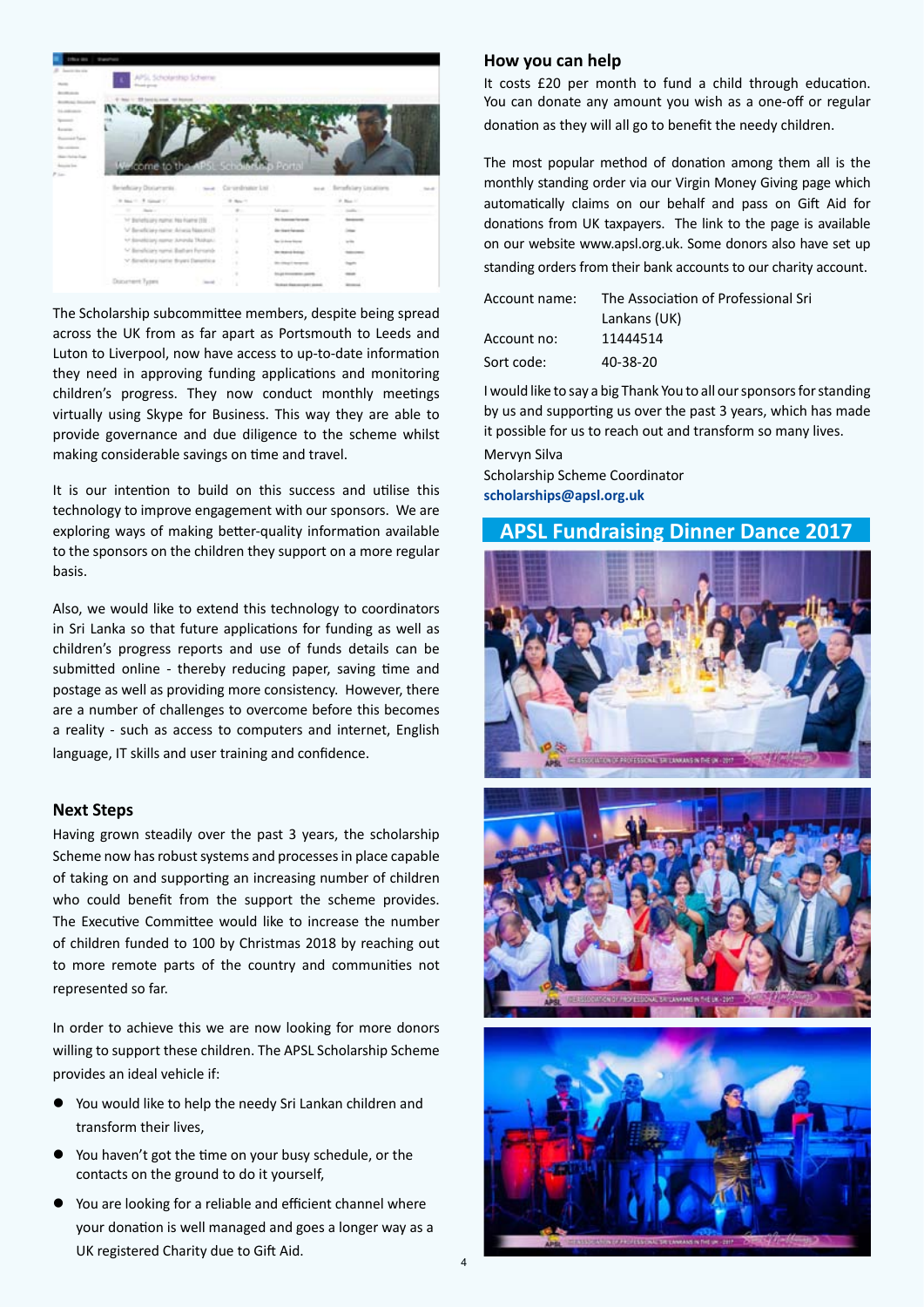The APSL Annual Dinner Dance was held on Saturday the 23rd September 2017 at the Grange Tower Bridge Hotel, London, with the participation of many APSL members and their families, friends and well-wishers.

The event began with the APSL President Mr. Suraj Wijendra welcoming the guests. In his address Mr. Wijendra introduced the key theme of this year "APSL Cancer Relief Fund" and how APSL will work with communities in the UK to help patients in Sri Lanka directly when they need assistance. Furthermore, he described the past and present projects undertaken by APSL, and thanked all APSL project leaders, members and donors for their support. A highlight of his speech was how the proceeds of last year's dinner dance was used as planned to successfully deliver a solar village for the Nochchiya village cluster in the Kurunegala District in Sri Lanka, in collaboration with Hela Sarana, another registered charity in the United Kingdom.

The welcome address was followed by a presentation by Dr. Dilrini De Silva and Dr. Leshan Uggalla, who formally launched the APSL Cancer Relief Fund. They explained the motivation behind the project, outlining why it is important to support cancer patients in Sri Lanka. They both highlighted the numerous direct and indirect difficulties encountered by patients in the country, particularly those from rural and socially disadvantaged areas. The audience was also informed of the various ways in which the Cancer Relief Fund can help such patients.

Dr. Faiz Mumtaz, Consultant Urologist at Royal Free Hospital, London, delivered the keynote lecture, titled "Surgery's past, present and robotic future". Dr. Mumtaz enlightened the audience on the key developments of surgery from the past to now, and explained how modern innovations in the use of Robotics is revolutionizing surgery, including surgery on cancer.

Following a delicious Sri Lankan buffet dinner, Mr. Palan, a Sri Lankan stand-up comedian entertained the audience. This was followed by a Dutch auction to raise further funds for the Cancer Relief Fund. A cricket ball signed by cricket legend Mr. Muttiah Muralitharan to commemorate the occasion of taking his 800 test wickets, was auctioned. A substantial amount of money was raised from the auction. A raffle draw was also held to raise funds for the same cause and the winners received valuable prizes.

Dr. Mohan Siriwardena delivered the vote of thanks on behalf of APSL. Mr. Thushara Madurasinghe and Ms. Paola Bethmage compered the event.

Attendees danced their way late into the night to the live music provided by Sky High band. The event ended well after midnight with the singing of the national anthems of UK and Sri Lanka.

APSL wishes to thank the Deputy High Commissioner for Sri Lanka to the United Kingdom Mr. Sugeeshwara Gunaratna & Mrs. Gunaratna, Counsellor (Consular) Mr. Manoj Warnapala & Mrs. Warnapala for accepting our invitation and attending the event. Furthermore, APSL wishes to thank all the sponsors for their contributions in making this event a great success.

# **Living in the UK Event**



Once again an excellent 'Living in the UK' event was organised at the Redbridge Buddhist Vihara in Ilford on 28th January 2018. This was under the patronage of the Sri Lankan High Commissioner H E Mrs. Amari Wijewardena and Ven. Pethigamuwe Hemarathana of the temple.

The event was a discussion centred on Eastern and Western values and the day to day experiences Sri Lankans face living in the UK. Project Leader and Vice President (Finance) of APSL Mr. Thushara Madurasinghe commenced the event by giving a brief introduction of APSL and on the background of the project. Thushara mentioned that this discussion series has been conducted in various locations in the UK including London, Birmingham and Manchester. The speakers for the event were Dr. Dulini Fernando – executive committee member of APSL and Associate Professor of the University of Warwick, and Mr. Rohan De Alwis, a Past President of APSL and a Solicitor by profession.

The event was well attended with close to 100 parents and children. The engaging aspects of many of the Sunday school students made the session interactive as well as entertaining at times. **VPFinance@apsl.org.uk.**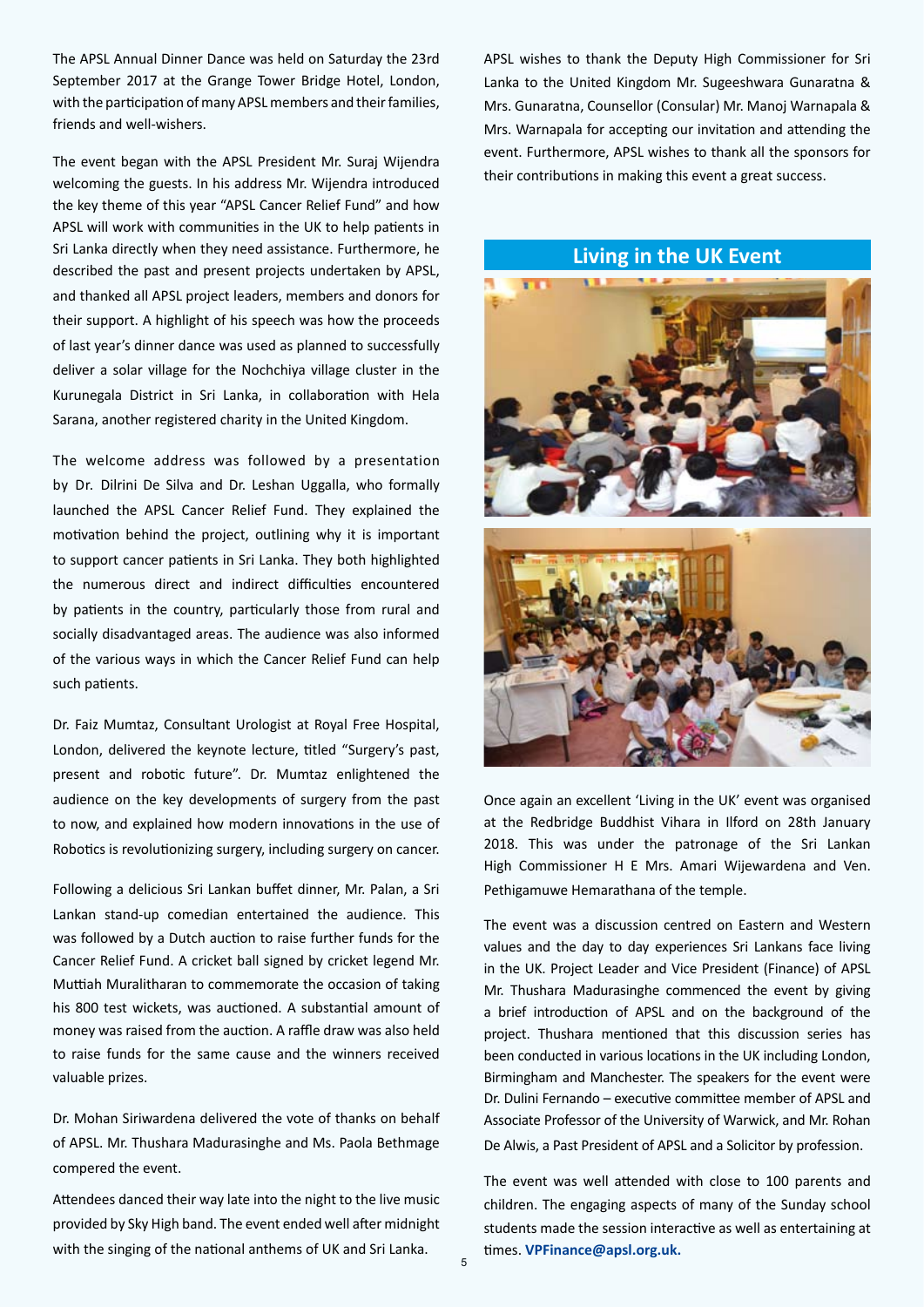The APSL Cancer relief fund was launched at the Dinner Dance 2017 and made tremendous progress over the past months. So far significant amount of funds raised for this good cause through the proceeds from the dinner dance 2017, special fundraising event organised in Cardiff and online donations through the dedicated Virgin Money Giving page. Also Marks and Spencer, Sri Lanka has pledged to renovate the toilet facilities at Badulla hospital as a result of a request made by the APSL president Mr. Suraj Wijendra.

The fund has already supported several patients in Badulla hospital to purchase emergency medical supplies worth Rs.72,000 and organised printing of leaflets for raising awareness on prevention and treatment options among the cancer patients in Sri Lanka.

**cancerrelief@apsl.org.uk.**

# **Fundraising event organised by the Sri Lankan Community in Cardiff**



The Sri Lankan community in Cardiff, South Wales, got together on 25th November 2017 at Lisvane Memorial Hall, Heol-Y-Delyn, Lisvane, Cardiff, with the intention of raising funds for the APSL cancer relief fund.

This was a very well-organized event with delicious food, good music, great company and above all for a great cause. More than thirty families around the area brought various delicious dishes whilst making a voluntary financial contribution towards the fund having a great intention of helping the needy cancer patients in Sri Lanka.

The community has managed to raise over £1100, including the contributions during the event and via direct online donations. APSL highly appreciates the efforts of Dr. Anuradha Samarasinghe, Mrs. Arjuna Samarasinghe and Dr. Dilum Jayawickrama, for organizing the event and would like to say a huge thank you to the Cardiff Sri Lankan community for their spirit and generosity on behalf of all fellow Sri Lankans.

# **APSL Cancer Relief Fund Nochchiya Solar Village in Sri Lanka**



The first stage of a large solar village project at Nochchiya villagecluster "Nochchiya Solar village" situated in the Kurunegala district, Sri Lanka, was established in January 2017, with the installation of two solar power systems, each funded by UK registered charities – The Association of Professional Sri Lankans in the UK (APSL) and Hela Sarana. The Hela Sarana funded system was dedicated in memory of Mr Raja Meehitiya, the founder President of Hela Sarana who passed away in June 2015.

Following the opening of the first pilot solar village in 2008 at Kaduruwewa in the Kurunegala district, this will be the second large village cluster to replicate the solar village model in Sri Lanka.

Solar village project concept was designed and developed by Professor I M Dharmadasa of Sheffield Hallam University, UK, in the late 1990s, during a Higher EducationLink programme, to empower rural communities using clean energy technologies for sustainable development and poverty alleviation. Poverty alleviation programmes in any community should have two main features; wealth creation method and follow-up methods for job creation within the community.

The first stage in Nochchiya village will be provided by water pumping in the dry-zone using clean and freely available solar energy. Modifying the project features according to the requirements of the community, this new project at Nochchiya creates much-needed revenue to cover water pumping expenses within the village cluster.

Two solar roofs of 3 kW each were installed in the village with the funding provided by the above two charities. The cost of each system was Rs 830,000 (£4.500), and the total cost was Rs 1.66 million (£9,000). The power produced from 6 kW solar roofs will be fed into the national grid, and the income generated will be used to cover the cost of two water pumping stations operated using grid electricity. These funds will be managed in a totally transparent way by the Village Development Committee with the guidance from project initiators. The project team will monitor the performance of the solar roofs over time and publish the data for the benefit of Sri Lankan solar initiative.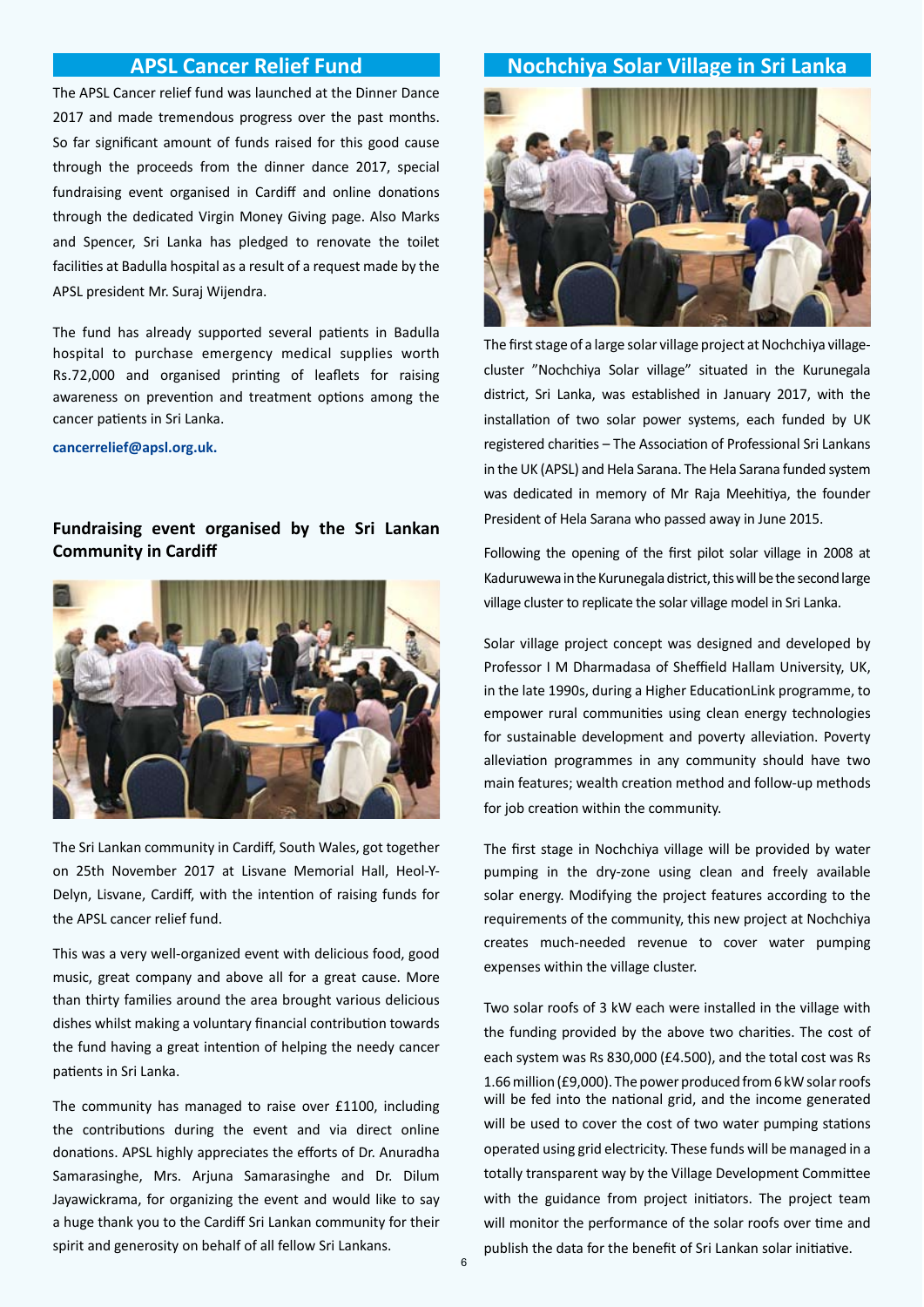This project also complements the Sri Lankan Government recently initiated "ONE Million" solar roof programme to produce clean energy by reducing the 'important and burn' of coal and diesel in Sri Lanka.

The water pumped and purified is mainly used for drinking by the 1200 strong population this village, thereby reducing the risk of kidney and other water-borne diseases within the community. In addition, the surplus purified water is made available to seven other surrounding villages to purchase at a nominal cost. The project team within the APSL-UK is guiding the community to achieve rapid economic development by applying solar village concepts.

This project also fulfils 13 out of 17 SDGs (Sustainable Development Goals) established by the United Nations. It is also highly relevant to Sri Lanka, supporting the promotion of the recently launched "Soorya Bala Sangramaya" (Battle for Solar Energy) programme, and helping to provide clean drinking water to the people in the region.

This project can be a useful model for other developing countries closer to the equator, as a vehicle to support sustainable development, harnessing the power of the sun to overcome the detrimental effects of global warming. **wesrilanka@apsl.org.uk**

## **APSL new membership admin system**

We would like to draw your attention to an exciting development which will impact on all APSL members.

#### **Decision to introduce a new system**

During the last Executive Committee meeting held on 24th February, a decision was made to introduce a web-based system for membership administration from April 2018. Following considerable research, the product we have chosen is WebCollect a popular membership admin system used by well over 1000 UK clubs, societies and associations.

#### **Reason for the change**

Over the past 15 years APSL has become a benchmark for quality, professionalism, inclusiveness and has carried out numerous knowledge transfer, relief and poverty alleviation projects.

As the APSL is run by volunteers at their spare time with no resources or overheads of central admin office, it places significant burden on a few dedicated individuals to deliver the service. Also, during the last few decades IT and web technology has made huge advances thereby changing the way people communicate, collaborate and conduct business. This in turn has created new opportunities as well as threats organisations cannot afford to ignore. New General Data Protection Regulation (GDPR) legislation coming into force from 25 May, replacing the

previous Data Protection Act places greater responsibility on organisations holding personal data to ensure security, accuracy and provide individuals access to their data.

#### **Benefits of the new system**

Many of our members' details such as job titles, addresses, phone and email addresses may have changed since you filled your membership application to join the APSL some years ago. The new system offers a secure and convenient way for you to check and update your information and assurance that information we are holding about you is up-to-date, accurate and secure. Also, you don't miss out on our communications due to out of date email addresses etc. WebCollect is a secure system meeting strict industry standards. In addition to checking and updating your data, it makes it possible for you to renew your membership subscriptions, book your place in our future events. It will also help us improve our communication and member engagement through a monthly newsletter.

#### **Action you need to take**

In a couple of weeks, you will receive an email from us via WebCollect containing a link for you to login to the system and make it secure by setting your own password to access the system in future. Please look out for this email so that it will not end up as spam!

# **14th Annual General Meeting**

The 14th APSL Annual General Meeting will be held on Saturday 12th May 2018 at Citadines Holborn – Covent Garden, London, WC1V 6LF. All APSL members are welcome.

# **Join, donate and how you can support our work**

If you are interested in contributing to any of our activities, have ideas for fundraisers and suggestions on how we can engage with our wide member base we would like to hear from you. To join us, please email Dr. Mohan Siriwardena at generalsecretary@ apsl.or.uk, speak to a member of the Ex-co for a membership form or visit www.apsl.org.uk for further details. Membership costs only £15 per annum. You can also connect with us via our Facebook page. We look forward to hearing from you!